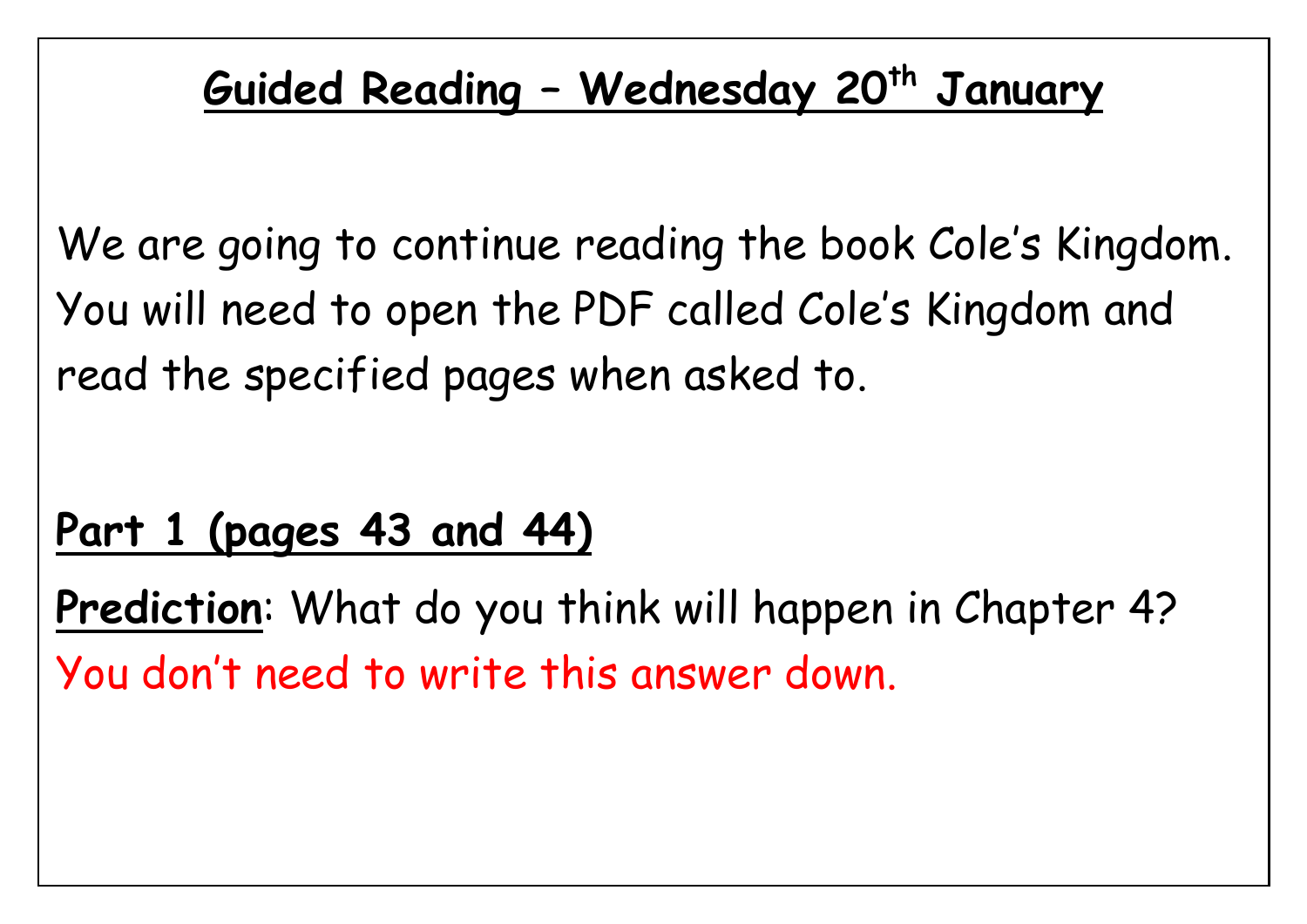Read pages 43 and 44. If you are unsure of the meaning of any words, you can clarify them on the internet.

**Questions:** You don't need to write the answers down (unless you would like to). These questions are just to ensure you have understood what you have read before you complete your written task.

1) Why would Cole feel sore after the journey? (2b) 2) Why do you think the kidnappers were bickering? (2d) 3) What did the kidnappers want? (2b)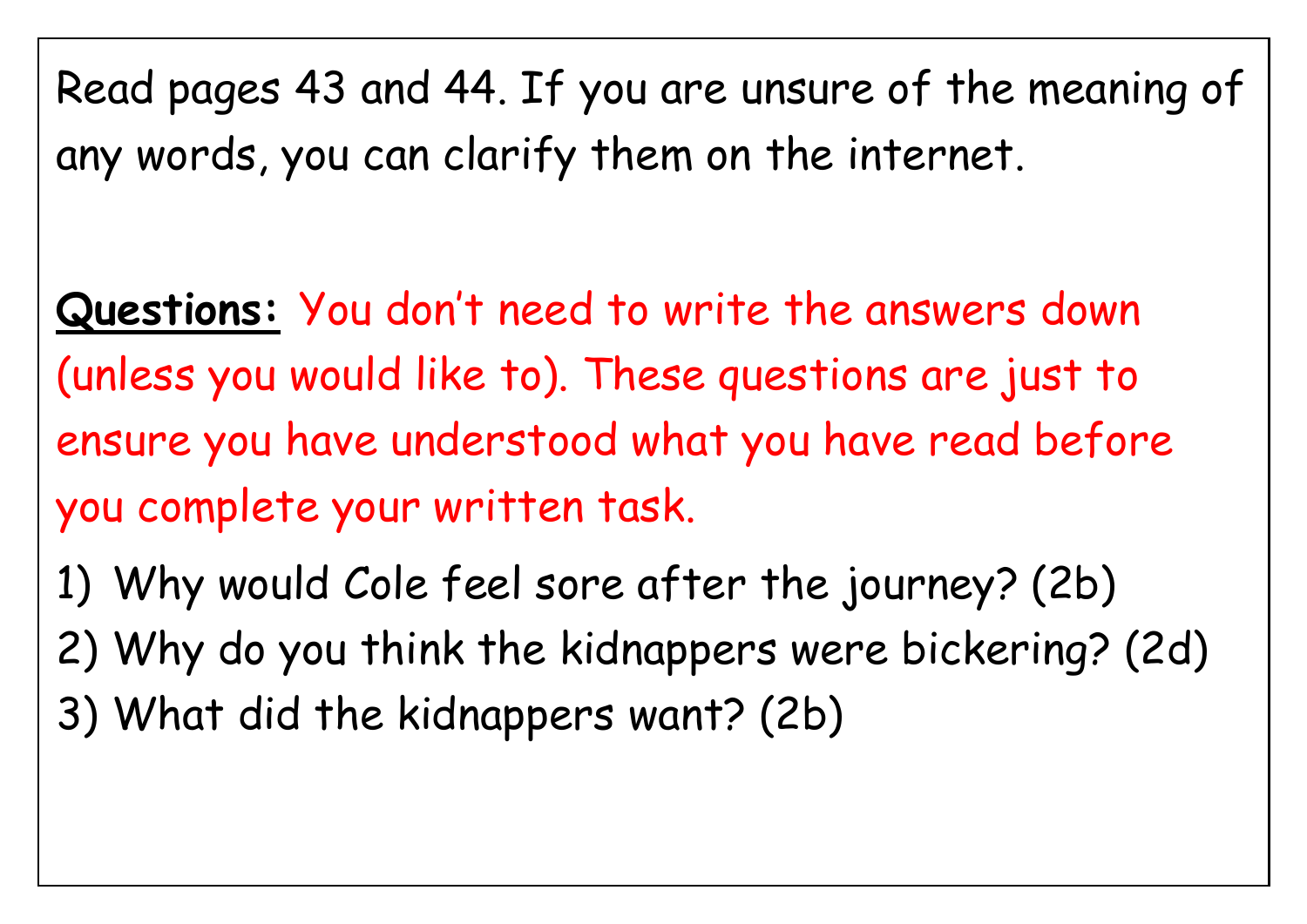4) **Challenge:** Do you think Cole should tell the kidnappers where the seal of Felrin is? Why / why not? (2d)

**Summary:** Summarise what you have just read. You don't need to write this answer down.

## **Part 2 (pages 45 and 46)**

**Prediction:** What do you think is going to happen next? You don't need to write this answer down.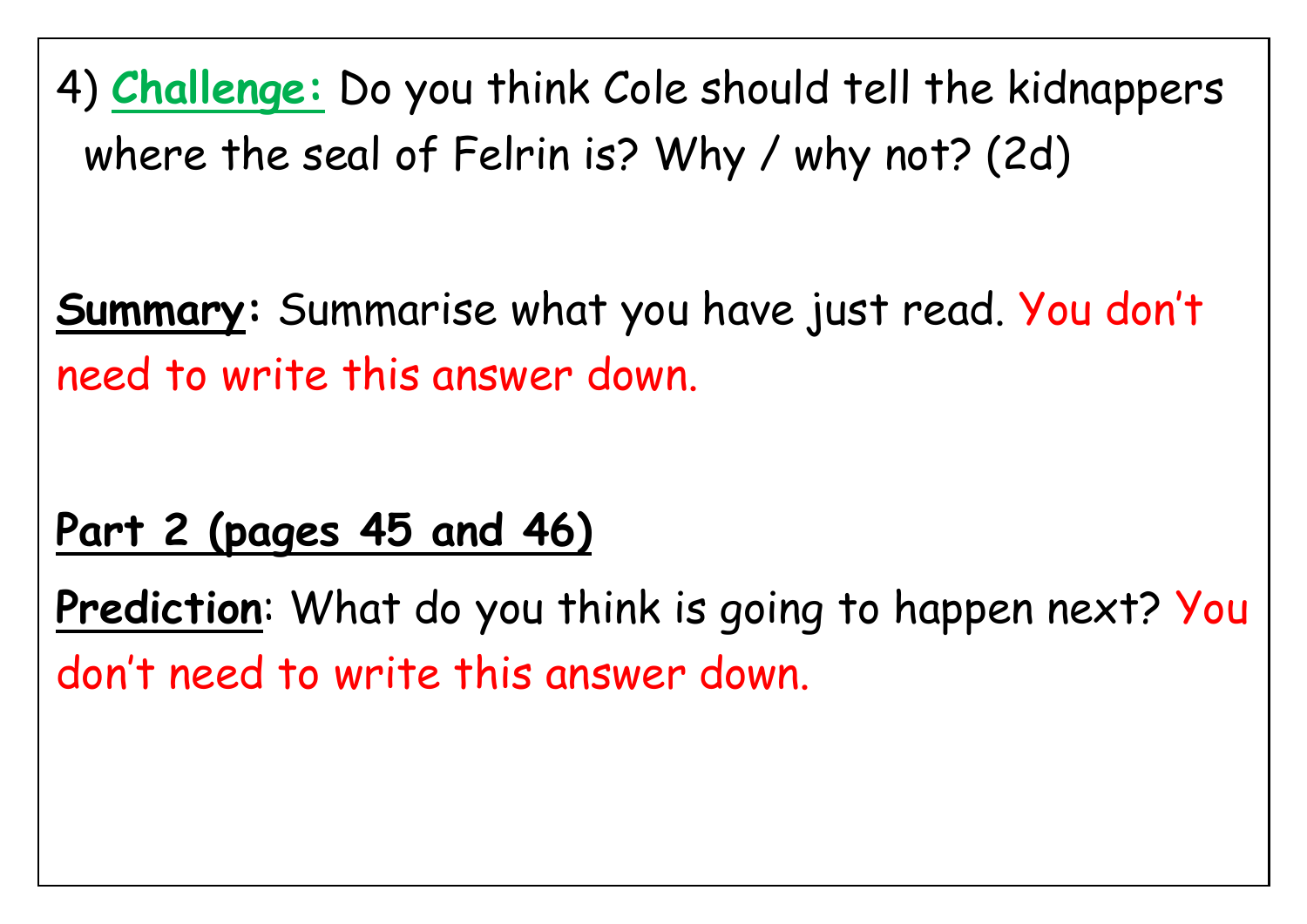Read page 45 and 46. If you are unsure of the meaning of any words, you can clarify them on the internet.

**Questions:** You don't need to write the answers down (unless you would like to). These questions are just to ensure you have understood what you have read before you complete your written task.

- 5) Why has the author used short sentences in the first paragraph of page 45? (2f)
- 6) Why did Cole force his body to go floppy? (2d)
- 7) How did Cole removed the rope bindings? (2b)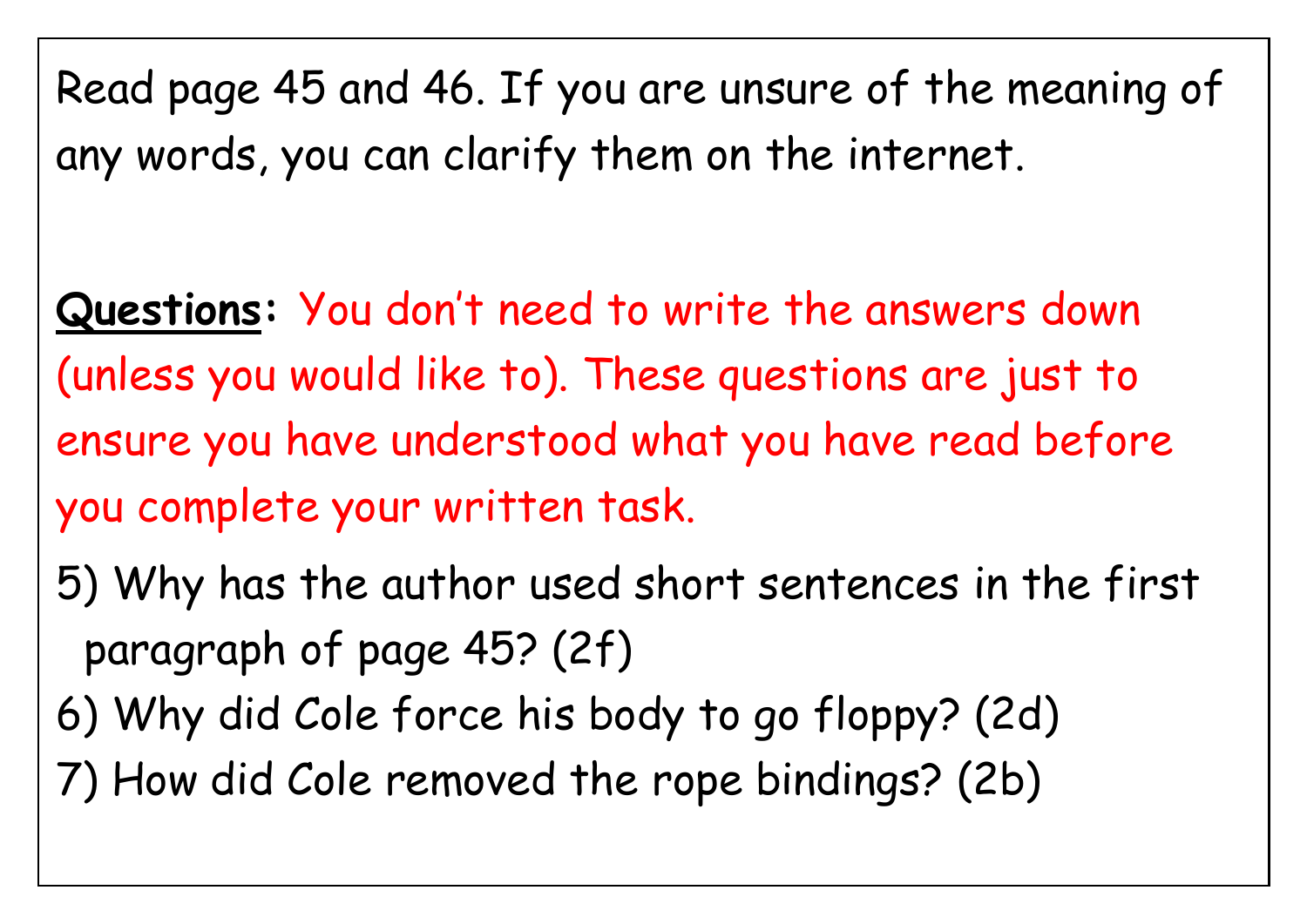8) **Challenge:** What impression do you get of the kidnappers? Why. (2d)

**Summary:** Summarise what you have just read. You don't need to write this answer down.

**Written Task – Sequencing**: Copy out the statements in the order that they happen in the text. **Challenge**: Add in an event of your own. Mark this with  $a * in$  your sequence to show where it would fit in to your order.